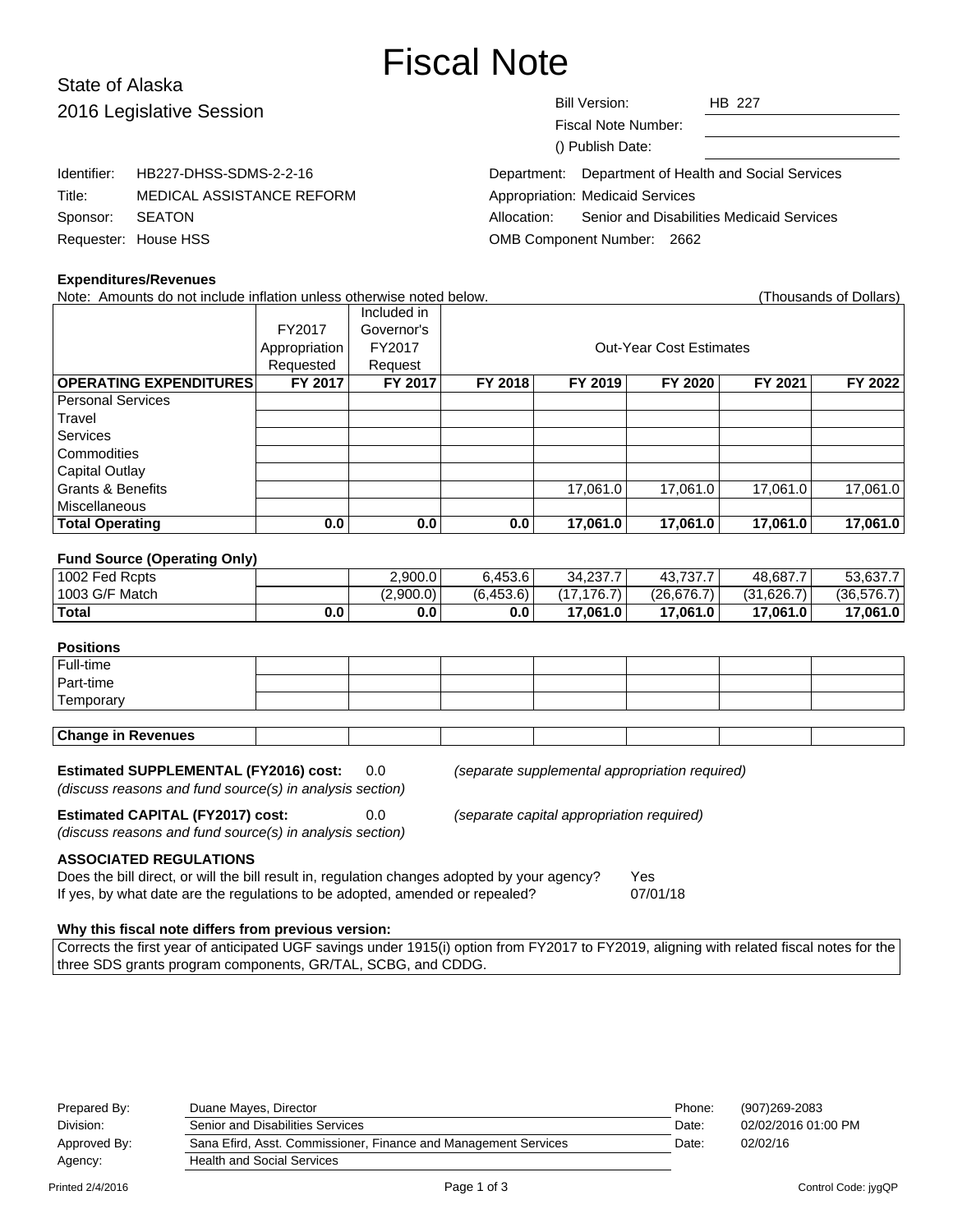#### **FISCAL NOTE ANALYSIS**

# **STATE OF ALASKA 2016 LEGISLATIVE SESSION**

#### BILL NO. HB227

#### **Analysis**

Under **Section 12 (d) (1)** of the bill, the Department must apply for an 1115 Demonstration Waiver to use innovative service delivery models to improve Medicaid use of the tribal health providers. The Department will continue to explore 1115 Waiver options under **Section 12;** however, the Center for Medicare and Medicaid (CMS) recently informed Alaska that it is changing national policy and an 1115 is no longer the appropriate vehicle to pursue the tribal health model. The new policy will allow states to broaden the range of services eligible for 100% Federal Medical Assistance Percentage (FMAP) available for Alaska Natives and American Indians (AI/AN) served by Tribal Health Organizations. CMS has yet to publish the new policy in full detail, so the Department is cautious in projecting the impacts in the initial years of implementation.

Based on this information from CMS, we have examined Medicaid data from FY2015 that gives us a count of the numbers of Alaska Native/American Indian (AN/AI) beneficiiaries who received services at non-tribal facilities in order to estimated the additional federal Medicaid funds Alaska could claim under the new rule.

For the Division of Seniors and Disabilities Services, the impact cam be seen by tribal memebers at nontribal nursing facilities . The fiscal note addresses a percentage (spanning across FY2017 to FY2022) of the total expanditures for AN/AI recipients starting with larger communities and then phasing in the rest of the state. SDS will implement these provisions for home and community and based services in FY2019 to accommodate the implementation of the CMS-mandated Conflict Case Management in FY2017 and FY2018.

#### Total Nursing Facility for 2015

Includes 139 unduplicated AI/AN recipients at 14 non-tribal sites in SFY2015 (excluding existing tribal facilities). 50 percent of the 12 month total of \$25,650.0 = **\$12,800.0 to be realized over 5 year, FY2017 - FY2022 period.** In **2017, \$2,900.0** In **2018, \$5,200.0** In **2019, \$8,300.0** In **2020**, **\$9,800.0** In **2021, \$11,300.0**

In **2022, \$12,800.0**

#### Total Home and Community Based (HCB) for 2015

Total of 1,486 unduplicated AI/AN recipients at non-tribal HCB agencies in SFY2015 (excluding existing tribal facilities). 50 percent of the 12 month total of **\$59,600,000 = \$29,800,000 to be realized over the four year, FY2019 - FY2022 period.** In **2019**, **\$14,900.0**

In **2020**, **\$22,900.0**  In **2021**, **\$26,350.0** In **2022, \$29,800.0**

| nursing facilities | FY2017       | <b>FY2018</b>   | FY2019         | FY2020         | FY2021        | FY2022        |
|--------------------|--------------|-----------------|----------------|----------------|---------------|---------------|
| fedl               | 2,900.0      | 5,200.0<br>s    | 8,300.0<br>s   | 9,800.0<br>s   | \$11,300.0    | \$12,800.0    |
| GF match           | (2,900.0)    | (5,200.0)<br>S. | (8,300.0)<br>S | (9,800.0)<br>S | \$(11,300.0)  | \$(12,800.0)  |
|                    |              |                 |                |                |               |               |
| <b>HCB</b> svcs    | FY2017       | <b>FY2018</b>   | FY2019         | FY2020         | FY2021        | FY2022        |
| fedl               |              |                 | \$14,900.0     | \$22,900.0     | \$26,350.0    | \$29,800.0    |
| <b>GF</b> match    |              |                 | \$(14,900.0)   | \$(22,900.0)   | \$(26,350.0)  | \$(29,800.0)  |
|                    |              |                 |                |                |               |               |
| <b>SDMS Total</b>  | FY2017       | <b>FY2018</b>   | <b>FY2019</b>  | <b>FY2020</b>  | <b>FY2021</b> | FY2022        |
| fed                | 2,900.0<br>s | 5,200.0<br>S    | \$23,200.0     | 32,700.0<br>s  | \$37,650.0    | 42,600.0<br>s |
| GF match           | (2,900.0)    | (5,200.0)<br>S  | \$(23, 200.0)] | \$ (32,700.0)  | \$(37,650.0)  | \$(42,600.0)  |
|                    |              |                 |                |                |               |               |

(Revised 9/9/15 OMB/LFD) Page 2 of 3